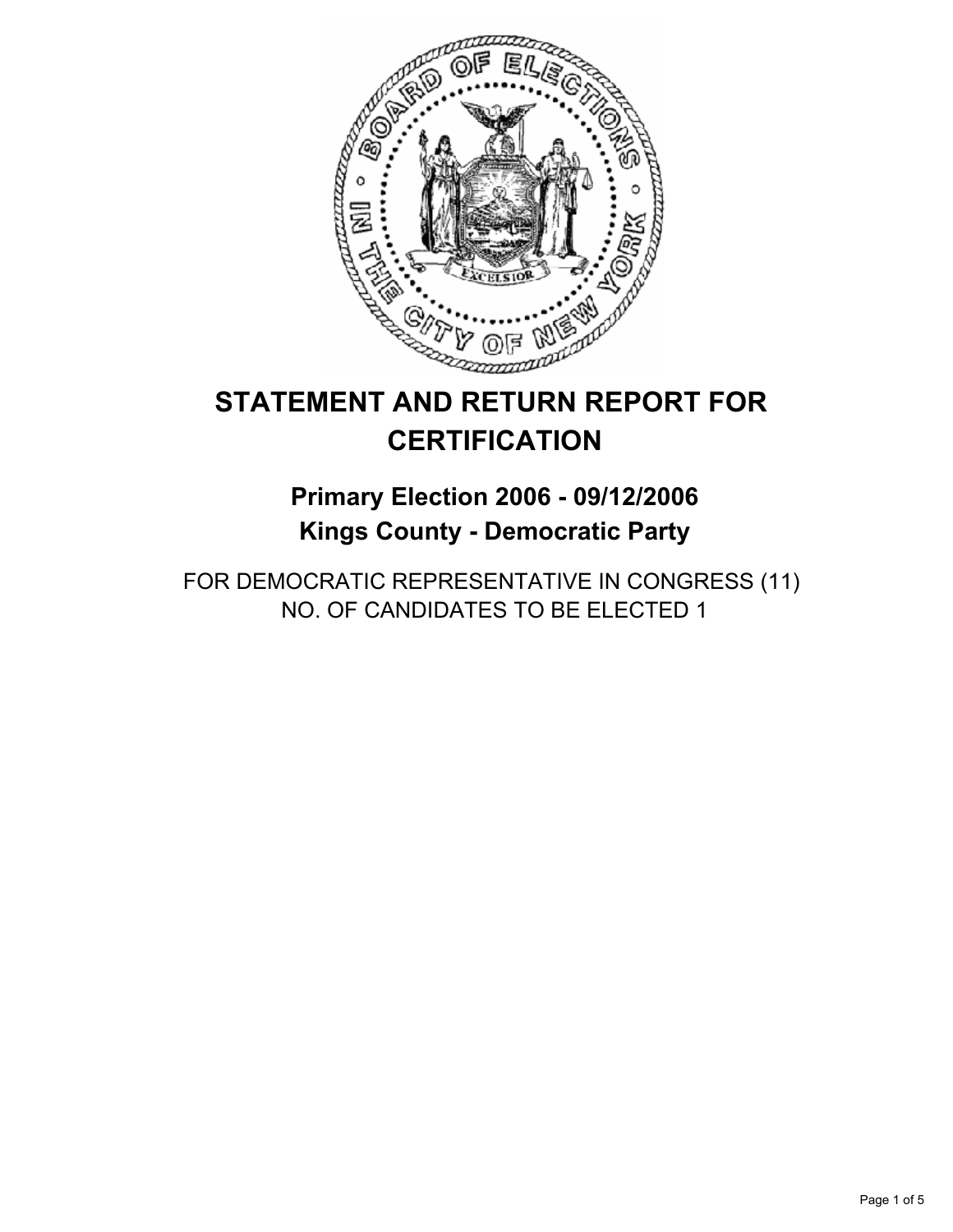

# **ASSEMBLY DISTRICT 40**

| <b>EMERGENCY</b>    |     |
|---------------------|-----|
| ABSENTEE/MILITARY   | רי  |
| <b>FEDERAL</b>      |     |
| AFFIDAVIT           |     |
| <b>CARL ANDREWS</b> | 84  |
| YVETTE D CLARKE     | 154 |
| <b>CHRIS OWENS</b>  | 50  |
| DAVID S YASSKY      | 26  |
| <b>TOTAL VOTES</b>  | 314 |

## **ASSEMBLY DISTRICT 41**

| <b>EMERGENCY</b>    | 49  |
|---------------------|-----|
| ABSENTEE/MILITARY   |     |
| <b>FEDERAL</b>      |     |
| AFFIDAVIT           | 17  |
| <b>CARL ANDREWS</b> | 191 |
| YVETTE D CLARKE     | 329 |
| <b>CHRIS OWENS</b>  | 87  |
| DAVID S YASSKY      | 147 |
| <b>TOTAL VOTES</b>  | 754 |

#### **ASSEMBLY DISTRICT 42**

| 48    |
|-------|
| 119   |
| 28    |
| 119   |
| 1,521 |
| 3,139 |
| 979   |
| 988   |
| 6,627 |
|       |

## **ASSEMBLY DISTRICT 43**

| 66    |
|-------|
| 198   |
| 15    |
| 142   |
| 3,640 |
| 3,682 |
| 861   |
| 1,242 |
| 9,425 |
|       |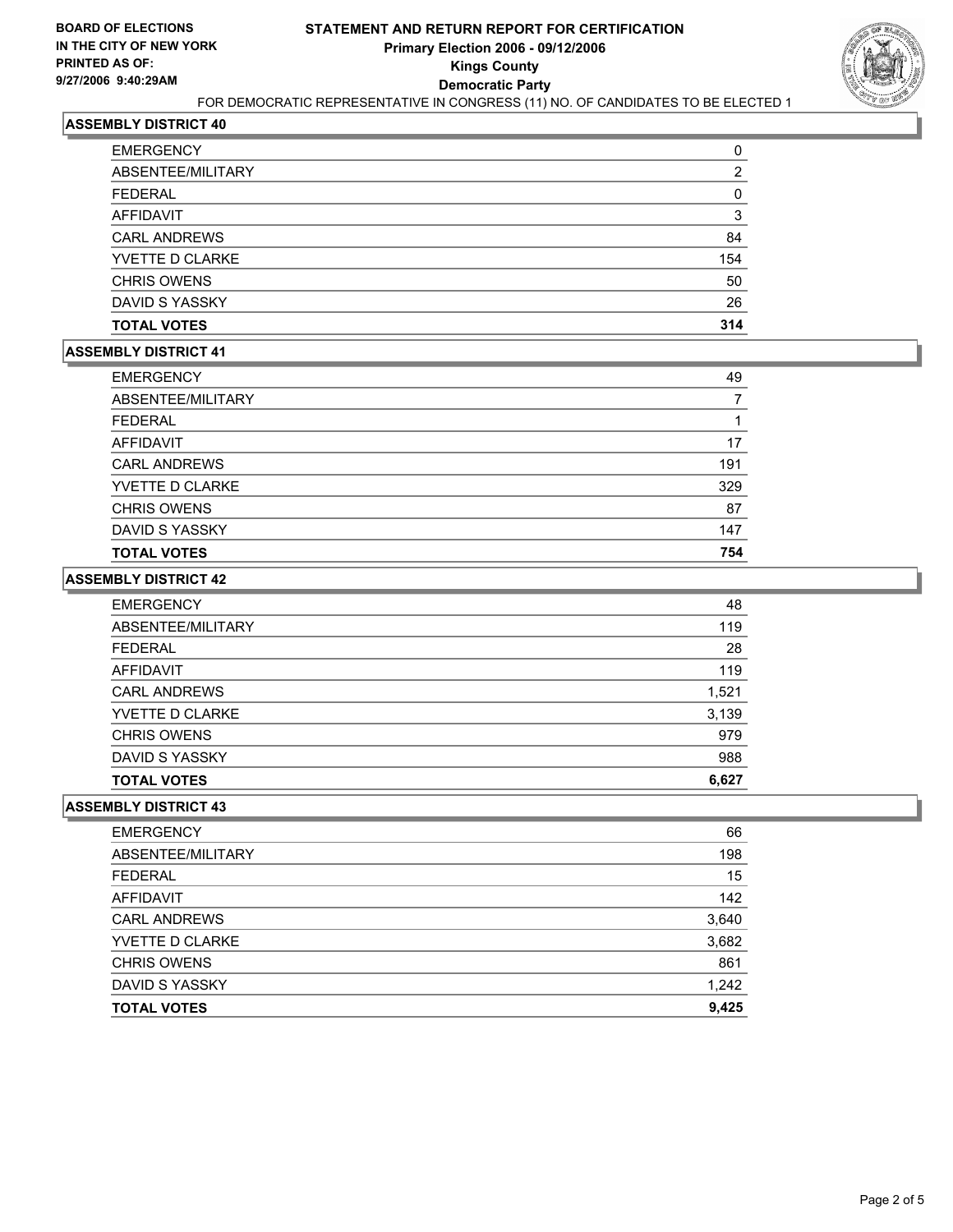

# **ASSEMBLY DISTRICT 44**

| <b>EMERGENCY</b>    | 118   |
|---------------------|-------|
| ABSENTEE/MILITARY   | 181   |
| <b>FEDERAL</b>      | 52    |
| AFFIDAVIT           | 142   |
| <b>CARL ANDREWS</b> | 1,041 |
| YVETTE D CLARKE     | 1,244 |
| <b>CHRIS OWENS</b>  | 2,226 |
| DAVID S YASSKY      | 4,041 |
| <b>TOTAL VOTES</b>  | 8,552 |

## **ASSEMBLY DISTRICT 45**

| <b>EMERGENCY</b>    |     |
|---------------------|-----|
| ABSENTEE/MILITARY   | 25  |
| FEDERAL             | 5   |
| AFFIDAVIT           | 5   |
| <b>CARL ANDREWS</b> | 88  |
| YVETTE D CLARKE     | 52  |
| <b>CHRIS OWENS</b>  | 76  |
| DAVID S YASSKY      | 678 |
| <b>TOTAL VOTES</b>  | 894 |

#### **ASSEMBLY DISTRICT 48**

| <b>EMERGENCY</b>       | 0   |
|------------------------|-----|
| ABSENTEE/MILITARY      | 25  |
| <b>FEDERAL</b>         |     |
| AFFIDAVIT              | 5   |
| <b>CARL ANDREWS</b>    | 94  |
| <b>YVETTE D CLARKE</b> | 42  |
| <b>CHRIS OWENS</b>     | 60  |
| DAVID S YASSKY         | 564 |
| <b>TOTAL VOTES</b>     | 760 |

## **ASSEMBLY DISTRICT 52**

| <b>EMERGENCY</b>           | 109   |
|----------------------------|-------|
| ABSENTEE/MILITARY          | 174   |
| <b>FEDERAL</b>             | 73    |
| AFFIDAVIT                  | 165   |
| <b>CARL ANDREWS</b>        | 728   |
| <b>YVETTE D CLARKE</b>     | 982   |
| <b>CHRIS OWENS</b>         | 2,817 |
| DAVID S YASSKY             | 4,334 |
| DAVID S. YASSKY (WRITE-IN) |       |
| <b>TOTAL VOTES</b>         | 8,862 |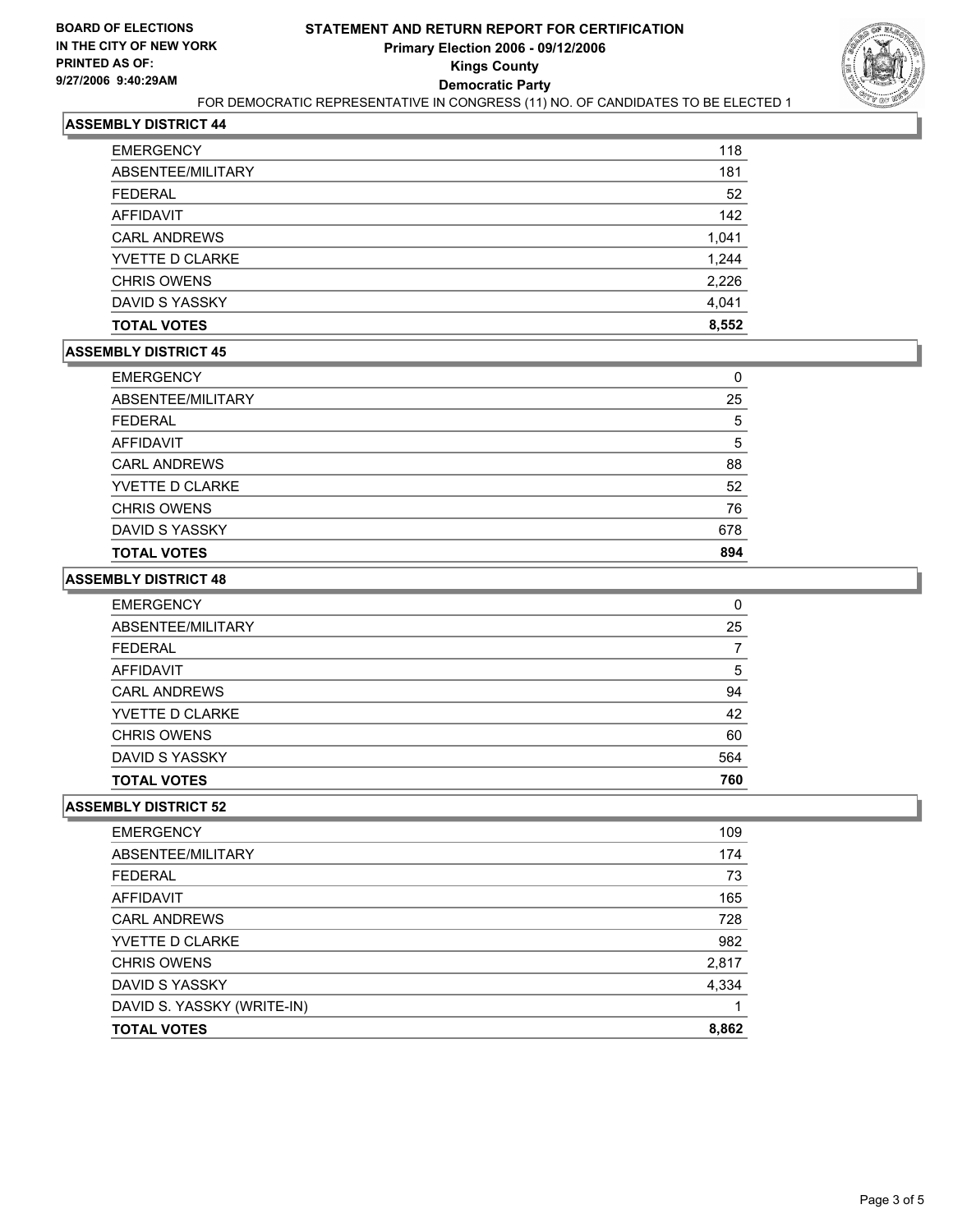

# **ASSEMBLY DISTRICT 55**

| <b>EMERGENCY</b>    | 20    |
|---------------------|-------|
| ABSENTEE/MILITARY   | 39    |
| <b>FEDERAL</b>      | 4     |
| AFFIDAVIT           | 64    |
| <b>CARL ANDREWS</b> | 820   |
| YVETTE D CLARKE     | 1,345 |
| <b>CHRIS OWENS</b>  | 470   |
| DAVID S YASSKY      | 366   |
| <b>TOTAL VOTES</b>  | 3,001 |

## **ASSEMBLY DISTRICT 56**

| <b>EMERGENCY</b>       | 24    |
|------------------------|-------|
| ABSENTEE/MILITARY      | 22    |
| <b>FEDERAL</b>         | 0     |
| AFFIDAVIT              | 28    |
| <b>CARL ANDREWS</b>    | 609   |
| <b>YVETTE D CLARKE</b> | 427   |
| <b>CHRIS OWENS</b>     | 156   |
| DAVID S YASSKY         | 177   |
| <b>TOTAL VOTES</b>     | 1,369 |

## **ASSEMBLY DISTRICT 57**

| <b>EMERGENCY</b>       | 248   |
|------------------------|-------|
| ABSENTEE/MILITARY      | 100   |
| <b>FEDERAL</b>         | 30    |
| AFFIDAVIT              | 112   |
| <b>CARL ANDREWS</b>    | 1,680 |
| <b>YVETTE D CLARKE</b> | 1,606 |
| <b>CHRIS OWENS</b>     | 1,554 |
| DAVID S YASSKY         | 945   |
| <b>TOTAL VOTES</b>     | 5,785 |
|                        |       |

## **ASSEMBLY DISTRICT 58**

| 8     |
|-------|
| 44    |
| 10    |
| 53    |
| 1,189 |
| 2,709 |
| 635   |
| 420   |
| 4,953 |
|       |